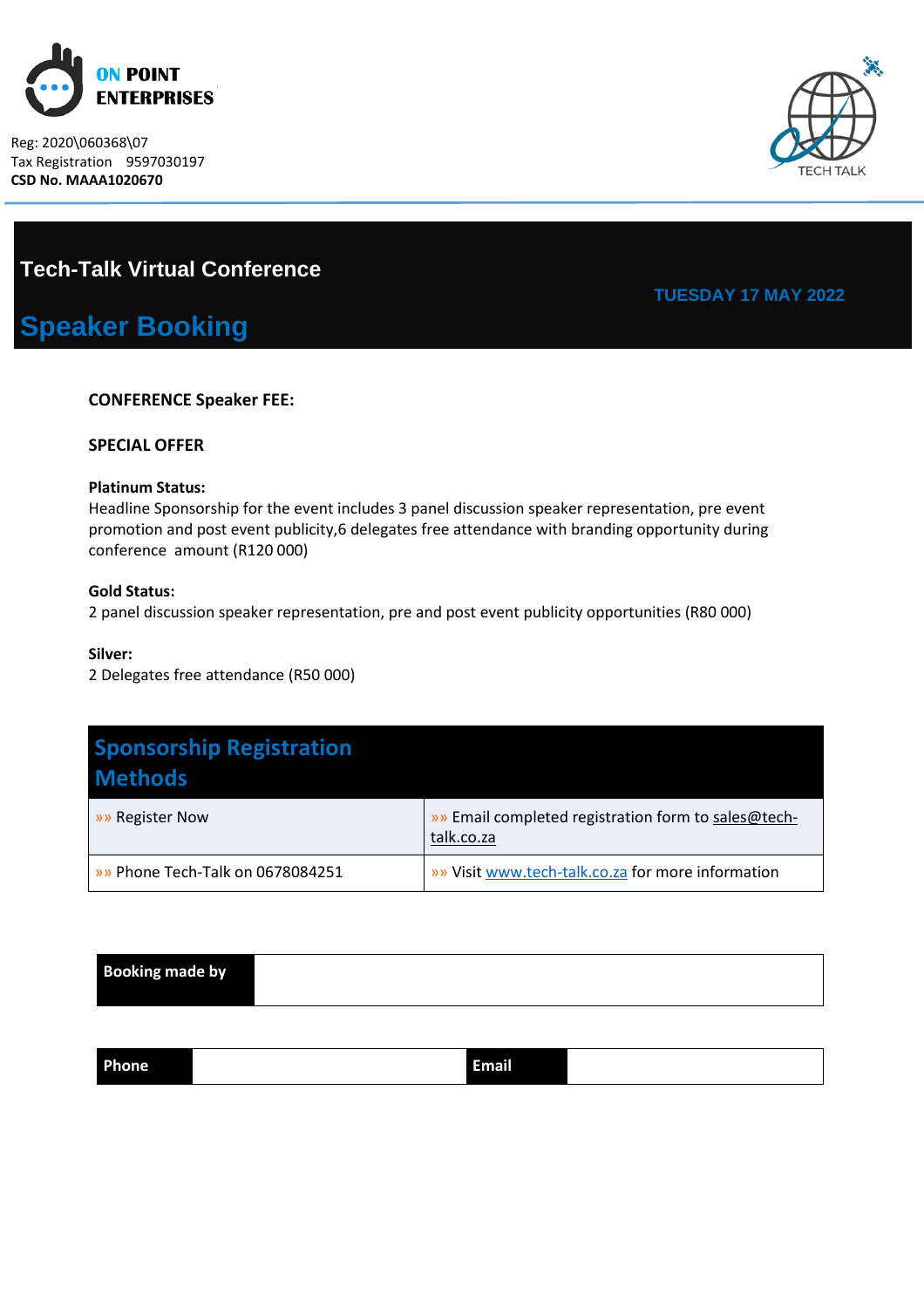## **DELEGATE 1**

| <b>Name</b>        | <b>Title</b> |
|--------------------|--------------|
| <b>Designation</b> |              |
|                    |              |
| Phone              | <b>Email</b> |
|                    |              |
| <b>Cellular</b>    | Alt number   |
| Company            |              |
|                    |              |
| <b>DELEGATE 2</b>  |              |
| <b>Name</b>        | <b>Title</b> |
| <b>Designation</b> |              |
|                    |              |
| Phone              | <b>Email</b> |
|                    |              |
| <b>Cellular</b>    | Alt number   |
| Company            |              |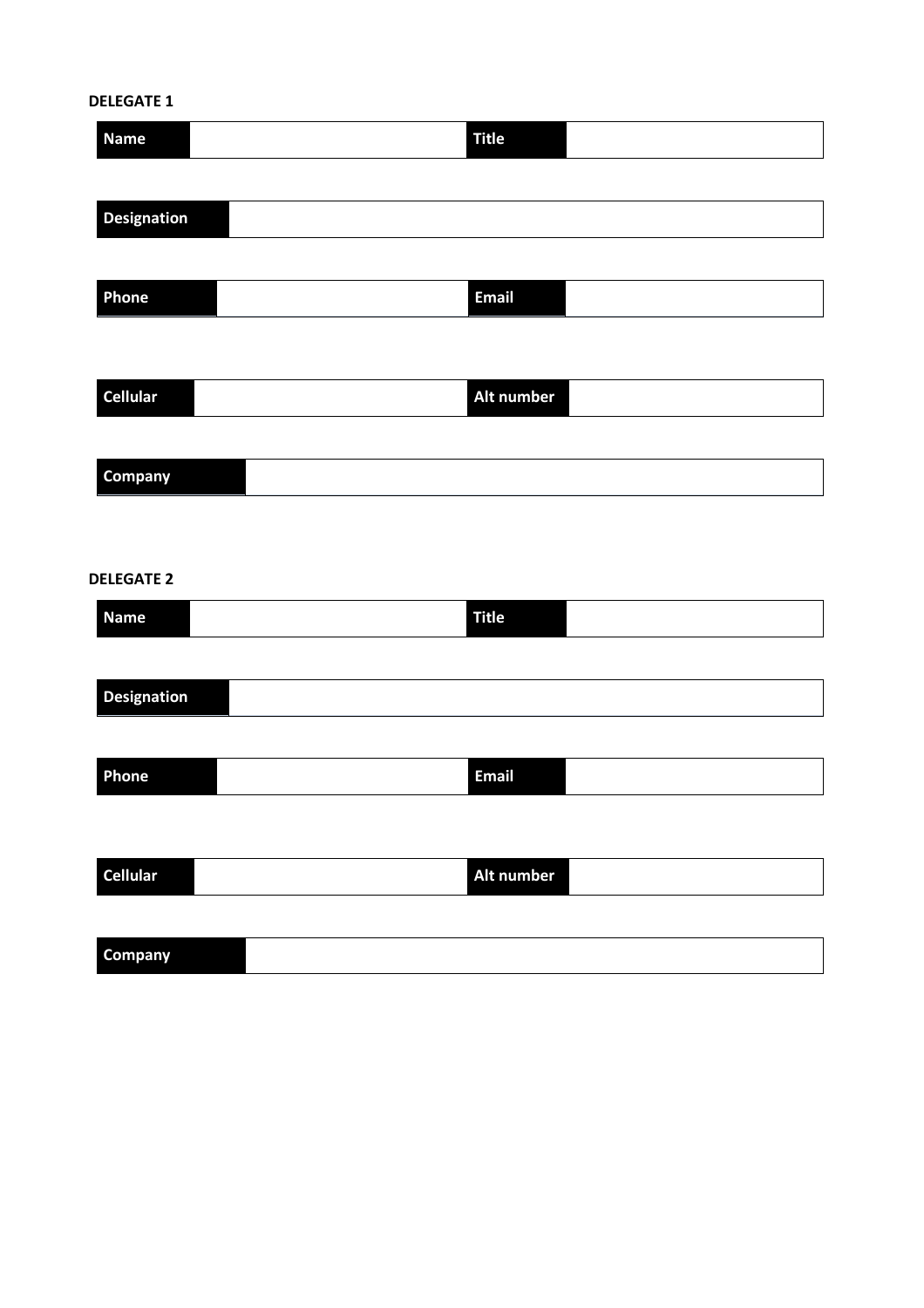## **DELEGATE 3**

| <b>Name</b>        | <b>Title</b> |
|--------------------|--------------|
|                    |              |
| <b>Designation</b> |              |
|                    |              |
| Phone              | <b>Email</b> |
|                    |              |
| <b>Cellular</b>    | Alt number   |
|                    |              |
| <b>Company</b>     |              |

#### **DELEGATE 4**

| <b>Name</b>        | <b>Title</b> |
|--------------------|--------------|
|                    |              |
| <b>Designation</b> |              |
|                    |              |
| Phone              | <b>Email</b> |
|                    |              |
|                    |              |
| <b>Cellular</b>    | Alt number   |
|                    |              |
| Company            |              |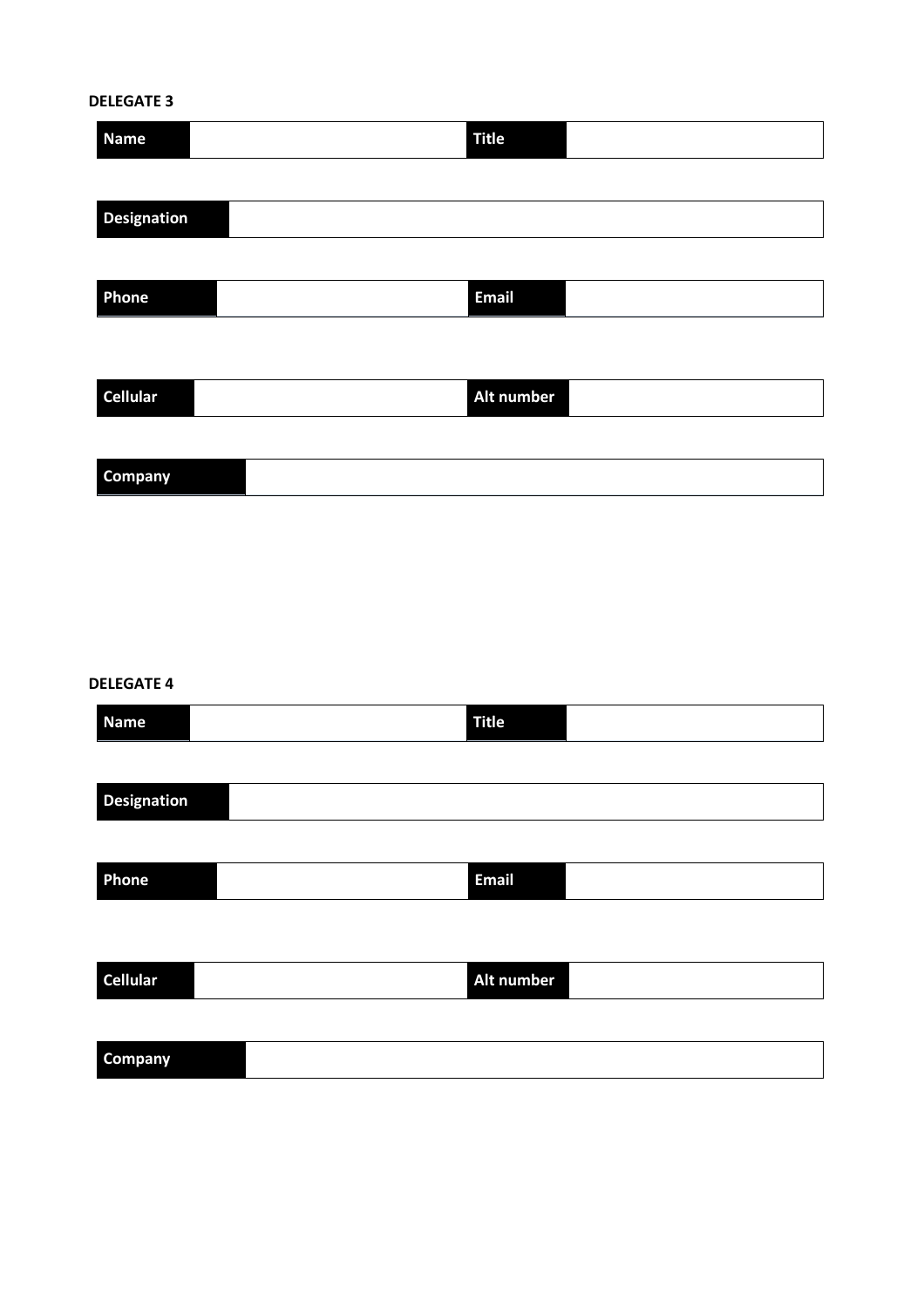## **DELEGATE 5**

| <b>Name</b>                      | <b>Title</b> |
|----------------------------------|--------------|
|                                  |              |
| <b>Designation</b>               |              |
| Phone                            | Email        |
|                                  |              |
| <b>Cellular</b>                  | Alt number   |
|                                  |              |
| Company                          |              |
|                                  |              |
|                                  |              |
| <b>DELEGATE 6</b><br><b>Name</b> | <b>Title</b> |
|                                  |              |
| <b>Designation</b>               |              |
|                                  |              |
| Phone                            | <b>Email</b> |
|                                  |              |
| <b>Cellular</b>                  | Alt number   |
|                                  |              |

**Company**